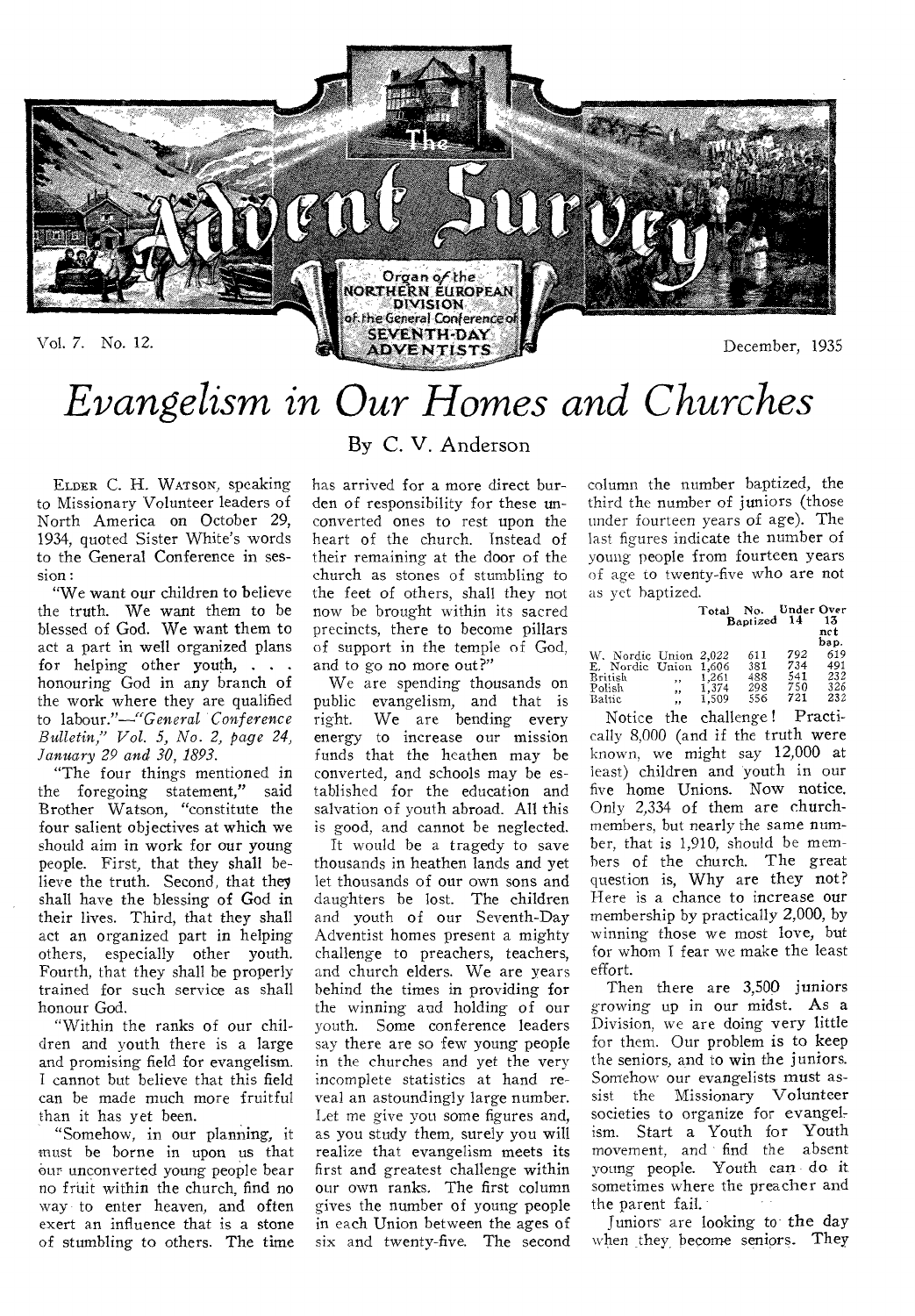may be led anywhere by the hero of their choosing. That hero may be you.

Preachers, Bible-workers, teachers, senior young people, are asked to qualify as junior leaders by taking the Junior Progressive Course of study. They in turn can interest the juniors when they themselves are all enthused. We aim to interest them physically, socially, intellectually, and spiritually. Often, however, they must be interested physically before they can be led spiritually. Are you interested enough to get in touch with your Missionary Volunteer leader and ask his guidance? He

will put you to work at once if you will volunteer.

Think of it ! No less than 1,910 young people that can be won this winter, and 3,500 children can be led aright, that when the proper time arrives they may decide for God and the Advent message.

Hold the senior Missionary Volunteer by interesting him in working for his fellow-seniors, and in leading the juniors into progressive work for God. Stretch out in public evangelism and to heathen lands afar, but neglect no longer the field among our own children at our very doors.

### A *Visit to the Schools*  BY W. T. BARTLETT

DURING October and November I have visited the schools in England, Finland, Estonia, Latvia, and Poland. It has been a cheering round.

Newbold was still grappling with problems, but with a united, consecrated faculty and a full enrolment of sturdy-looking students, it should make good headway this year. I think the membership in the British Union can feel contented over their school. It is calling, school-fashion, for better facilities, but it deserves all it is asking for and will, I hope, get all.

Toivonlinna with forty-seven students is doing well. It faced many problems when it started, but seems to be solving them. It is beautifully situated on the shore of a fiord and gets as many as eighty guests at a time during the summer season.

Estonia has just acquired a school. It had a language department at Suschenhof, but this was proving an impossible arrangement. So the new school is functioning at Tallinn, at present accommodated in the rooms of the local church. It began with eighteen students. Brother Winglas is principal and he has two assistants, with a third to be found. There are numerous difficulties, but, with the hearty backing of the conference president and his committee, these will be overcome. The opening ceremony was held in the church building and there was a good attendance. Brethren Rudy and Ney told the members plainly the character of their new responsibilities, but this seemed to heighten the enthusiasm. It was a very enjoyable occasion. Let us all pray for the Estonian school.

Suschenhof had shrunk, by the separation of the Estonian stu-

dents, to thirty-eight members, and had cut down expenses accordingly. Their wood-working department is gaining ground, but they need to put more capital into their industries. The faculty seemed second to none in earnestness and competency. They had been compelled to part with Brother Adam, their old music-teacher, but the choruses still went in fine style.

The Polish school has risen from sleep like a giant refreshed. Its twenty-one students are of an unusually mature type. The principal, Brother Schwital, is enjoying the hearty co-operation of his teachers, and I do not think the school is likely to be closed again for want of earnestness on the part of the faculty or support from the Union leaders. Everything is being managed with close economy. Poland is a poor country, and the students are even poorer than usual.

I have been happy in finding good translators everywhere, and the students seem to appreciate keenly the Bible lessons given. We have schools that deserve our strongest support. If liberality is anywhere in place, it is in our dealing with our training schools.

## *Ekebyholm Mission School*

#### BY G. E. NORD

DURING the past school year we had an enrolment of seventy, with a number of young men working on the place to earn a scholarship for the following year. Of these students, all except eleven were members of the church. At the close of the school year all except two of these were baptized. Nineteen young people finished the course—thirteen the regular course and six the special Bible course. Most of these graduates entered either the canvassing work, health work,-or other conference employment. Of the twenty-two students that went out from the school to canvass, all except two earned a scholarship. About forty young people were engaged during the summer vacation in work either at the summer sanitarium, the farm, or the garden. During the three months of the past summer about

160 patients came here for medical attention. During the high season every available room was occupied, even to the office rooms and all spare rooms in-the teachers' cottages. We were thus able once again to take in quite a large sum of money from our summer health work to help meet the obligations and running expenses of the school.

The present school year began on September 12th, with fifty-eight students in attendance on the opening day. The number has since increased to seventy. With the Harvest Ingathering and other plans for organizing the work of the year finished, the work of the school is now well on the way. The students took part in the Harvest Ingathering Campaign with more than usual enthusiasm and interest. All of the students worked from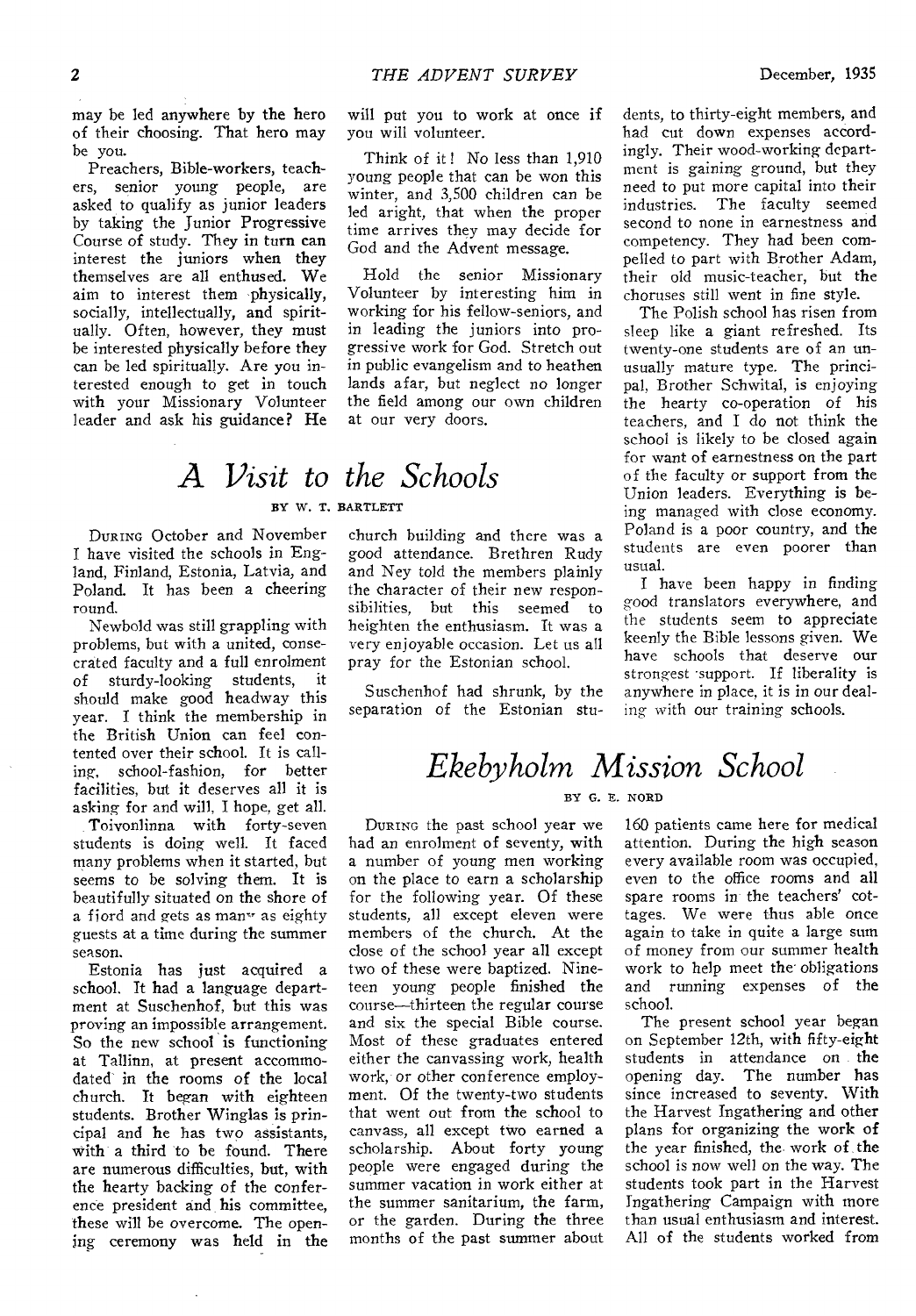one to five days either directly in soliciting or in staying on the place to help gather the harvest of grain, potatoes, garden stuff, and farm produce, giving from one to five days of free labour to be valued at a certain rate and turned over on the Harvest Ingathering goal.

When we met to set the goal there was quite a discussion because of our limited territory near the school, poor conveyances to outlying territory, the large number of young and inexperienced students, and the rainy weather. But by enthusiastic leadership, and the relating of interesting experiences, courage was worked up to suggest a goal of 3,500 kroner. There were not a few who were sceptical of this large sum; so when we gathered in the chapel on Saturday night to add up the results, there was great excitement. I have never seen the school family show such interest as was shown upon this occasion. The first to report were the six who had gone the farthest to solicit. They had travelled by auto over a thousand kilometres, and reported 1,354 kroner. Another auto went in another direction about the same distance, and reported 1,038 kroner. Those who visited the country and villages round about the school, and those who stayed at home working and donating their earnings, raised about 1,700 kroner, making a total of 4,090 Swedish kroner, which was considerably above the goal. More has come in since. It was a cause for great rejoicing and thanksgiving. The following evening was spent in a pleasant social event with an abundance of refreshments, music, and experiences told. A large table was decorated with an abundance of the produce from the place in the form of fruits, vegetables, grains, etc. This was sold and the money turned in on the goal.

A fifth class has been added this year with twelve members, from which it is hoped that a number of staunch workers will be developed. Three public efforts are planned, and in connection with the regular school work the students :from this class will aid teachers in a course of lectures. This will give opportunity for them to take part in giving the lectures as well as in conducting the meetings, having charge of the singing, advertisement, distribution of literature, and other features in connection with the meetings. One of these efforts, under the leadership of one of the teachers, is being held in the nearest town. Another effort will be conducted in the chapel at the school for those who live in and about the place. The third effort will be conducted about twenty kilometres from the school in a country district. These efforts will continue throughout the school year, and thus the students will be given opportunity to develop their ability in holding meetings, preaching, giving Bible readings, singing and praying, and taking part in general in the meetings. Besides these, the students have a meeting of their own once a week on Saturday nights, where opportunity is given to speak and put their talents and gifts to exercise in different ways. Twice a month Friday evening is turned over to the young people for their Missionary Volunteer meeting, of which the students take full charge.

The school family is divided into twelve prayer bands, and these meet twice a week, on one midweek evening, and on Friday night after sunset worship. This gives all an opportunity to take part in prayer.

We are looking forward to a good school year and wish to be remembered in the prayers of, every SURVEY reader.

# *The Polish School Roopens*

BY H. W. LOWE

THERE is rejoicing in Poland, and throughout the Division, that God has directed to the reopening of the Polish educational institution. Some two years ago, for various reasons, the institution was closed indefinitely.

Just outside the city of Bielsko, in south-west Poland, we have a small estate with farm, dormitory, and administration building. The surroundings are delightful, and though somewhat away from the geographical centre of Poland, should make a good school location.

On October 16th we attended the opening exercises. Brother Schwital, an experienced German worker from Czechoslovakia, is the principal. T. T. Babienco, the Union president, together with W. Czembor and J. Gomola of the West Polish and Silesian Conferences respectively, were present. Twenty-one students were enrolled and they appear to be an earnest body of young people.

Poland is in great need of more workers. Despite great difficulties, larger results would soon accrue in Poland if only we had more men and women of consecrated energy. There should be fifty students at least in the Polish School, and within two years we should have twenty or more new and devoted men and women proclaiming this message among the thirty-three millions in Poland. Nurses, Bibleworkers, and evangelists are sorely needed, especially in East, North, and South Poland. These fields are as backward, as needy, and as promising as anything in our missions territory. A great searching after truth and God fills the hearts of the millions of Ukrainians and Russians in the East, and a Pentecost awaits the reaping if it is not too long delayed.

LIBERIA is the most isolated and difficult of our mission fields. We have two mission stations, Palmberg, and our Liiwa Station, six days' walk into the hinterland from Monrovia.

 $+ + +$ 

It was agreed at our last Winter Council that we should transfer the head-quarters at Liiwa to a new station to be built which would be more accessible from Monrovia. Plans were made to begin work on the new site. While Brother Noltze was building and Sister Noltze was on the sea returning to her homeland, he learned by runner that their home at LiiWa with all its contents was destroyed by fire. No further details are yet known. We" know our circle of readers Will greatly, sympathize with Brother and Sister Noltze in this loss. **E.D.D.**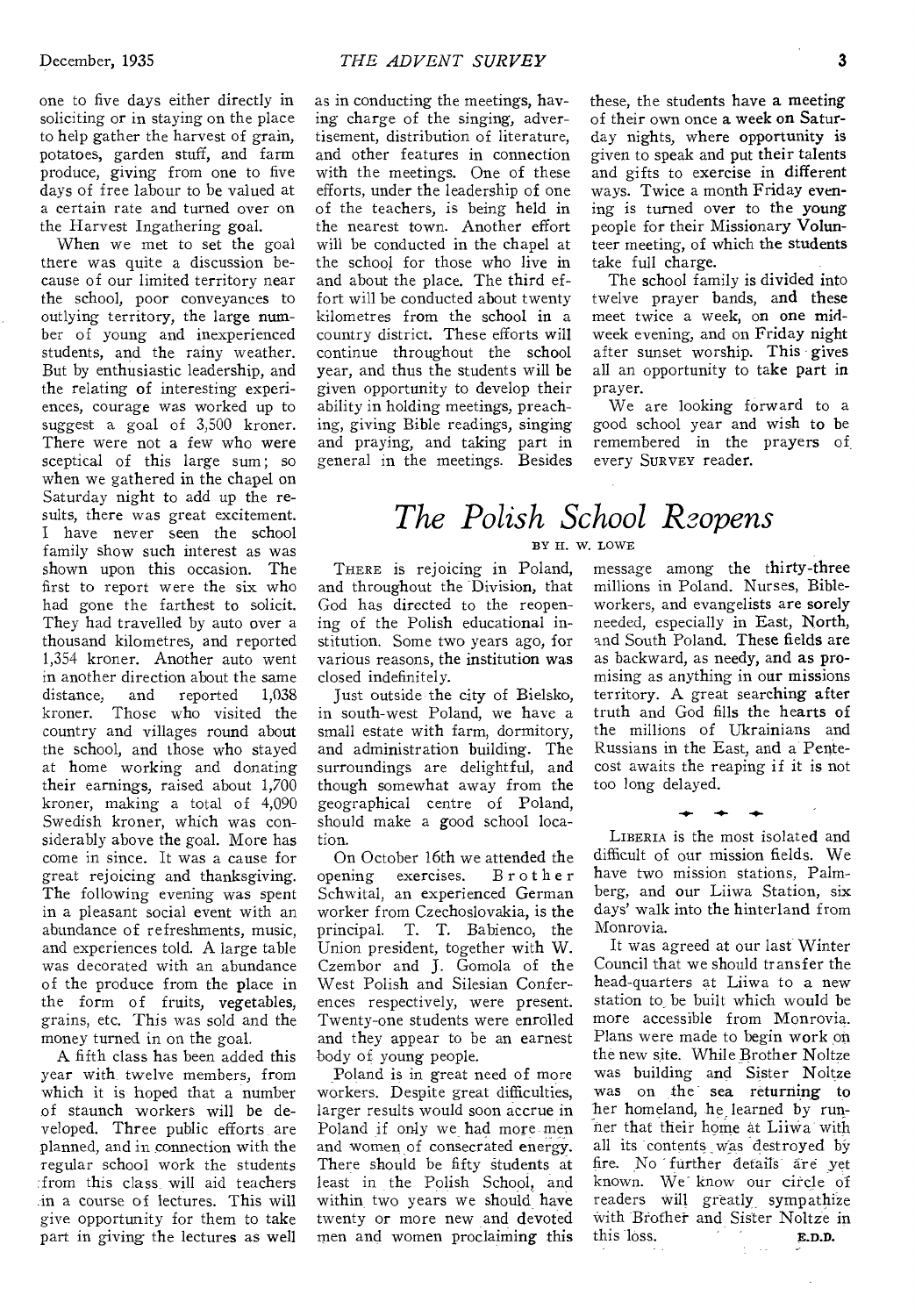IT was planned that I should visit our missions in East Africa during the past winter, but circumstances arose which made it seem best to postpone this until the autumn of this year, when I might be present and join in helping with the annual camp meetings. It was arranged therefore that I should leave sufficiently early to enable me to visit our work in Uganda before the camp meetings in Kenya, and after a visit in the field following these meetings, return to Ethiopia. Inasmuch as this was the only section of our Division field which I had not visited, it was with unusual expectancy that I prepared for the trip.

Arriving in Genoa from which port I took passage, I met Dr. and Mrs. Beckner under appointment by the Southern African Division to service in Ruanda, and Miss Carentze Olsen, returning from furlough to her work at our Kendu Hospital in Kenya. Our trip out was of particular interest because of the variety of experiences which awaited us. We had a most pleasant passage through the Mediterranean and an equally unpleasant passage through the Red<br>Sea because of the heat. All Sea because of the heat. awaited with eagerness the passage from the gulf of Aden to the Indian Ocean, when it was hoped that the journey would be more pleasant. True, it was cooler and thus more pleasant for some, but we had no sooner rounded Cape Guardafui when we encountered a very heavy monsoon storm which lasted for four days, and but few enjoyed that part of the journey. As we proceeded southward the storm gradually abated, and most of the passengers were able to be on deck when we entered the quiet waters of the harbour of Kilindini, the port of Kenya.

Nothing gives greater pleasure in docking at a far-away foreign port than to be met by a friend or fellow-believer. Here we were made happy by meeting Brother and Sister S. G. Maxwell who, with their children, were spending a few days' much-needed relaxation at the coast as a change from the high altitude and dry climate of Nakuru.

Brother W. C. S. Raitt, who is

in charge of our Coast *Mission*  located only a few miles from the harbour, arrived the next morning to bid us welcome, and render us very practical assistance in clearing our baggage through the customs and taking it to the railway station from which we departed up country the same afternoon. With these details promptly cared for, Brother Raitt drove me to his mission where I spent a few very enjoyable hours before the departure of the train.

The home of Brother and Sister Raitt, our only property in this section of the field, is located six miles from the railway station of Mombasa. Mombasa itself is located on an island. The mission station is located on a good elevation on the mainland overlooking the harbour and is only a short distance off the hard-surfaced road which leads from Mombasa up country. The property consists of five acres of land which, when purchased, was heavily overgrown with bush and tall grass. It now presents an altogether different appearance. The brushwood has been cleared, the grass cut, and the wide variety of trees consisting of palms, cashew, avocado pears, and many other kinds, make the place a most pleasant retreat.

The house, while not conforming to any accepted architectural design, is quite well built and well suited to the hot climate of the coast. While Brother and Sister Raitt experienced some embarrassment shortly after returning to the field through being ejected from a more beautiful property because of some anti-mission prejudice, it would seem to me that the place which we have now secured is admirably situated for our present needs, and that we should consider the experience referred to above as a blessing inasmuch as it has brought us to this better location.

The work on the coast has had a very encouraging beginning. Upon their return to the field at the beginning of 1933, Brother and Sister Raitt started our first work in this area and already they have baptized their first converts. Two schools have been established, and calls are coming in for others as our work is becoming well and

*With Our Missl* 

favourably known far into the native reservation which the mission adjoins. An African Mission has been established in the native area of the Mombasa township and though no definite results have been seen from its activities, it *is*  to be expected that results will be more slow in this place owing to the environment and type of the people found in the township.

A night's ride by train from Mombasa brought me to Nairobi, where I was met by Brother W. Armstrong. Here, too, it would seem that our brethren have been very fortunate in securing a good mission property. It is located immediately joining two large native reserves. Since it is the policy of the country not to alienate any land in native reserves for European settlement, we believe that we have been guided in securing this place. A good house with welllaid-out lawns and a nice plantation of trees was on the place when purchased. Already the work has enjoyed a good beginning. A school building of pole and mud has been erected on the mission compound, as well as houses for teachers and workers. The evangelists at work in the district are stirring up a growing interest and the prospects for good results are favourable. My visit at this time was of necessity very brief, as I caught the same train a few stations beyond Nairobi. Even this flying visit through the European coffee plantations and the thickly populated native reserves, and a short visit to an advanced native training college, gave me a good cross sectional view of the problems of this part of the field. Many mission societies have been at work in this area for years and have built up a substantial work, but it is encouraging to know that in this type of field we often secure our earliest and most substantial growth. It is believed from the

 $\mathbf{B}$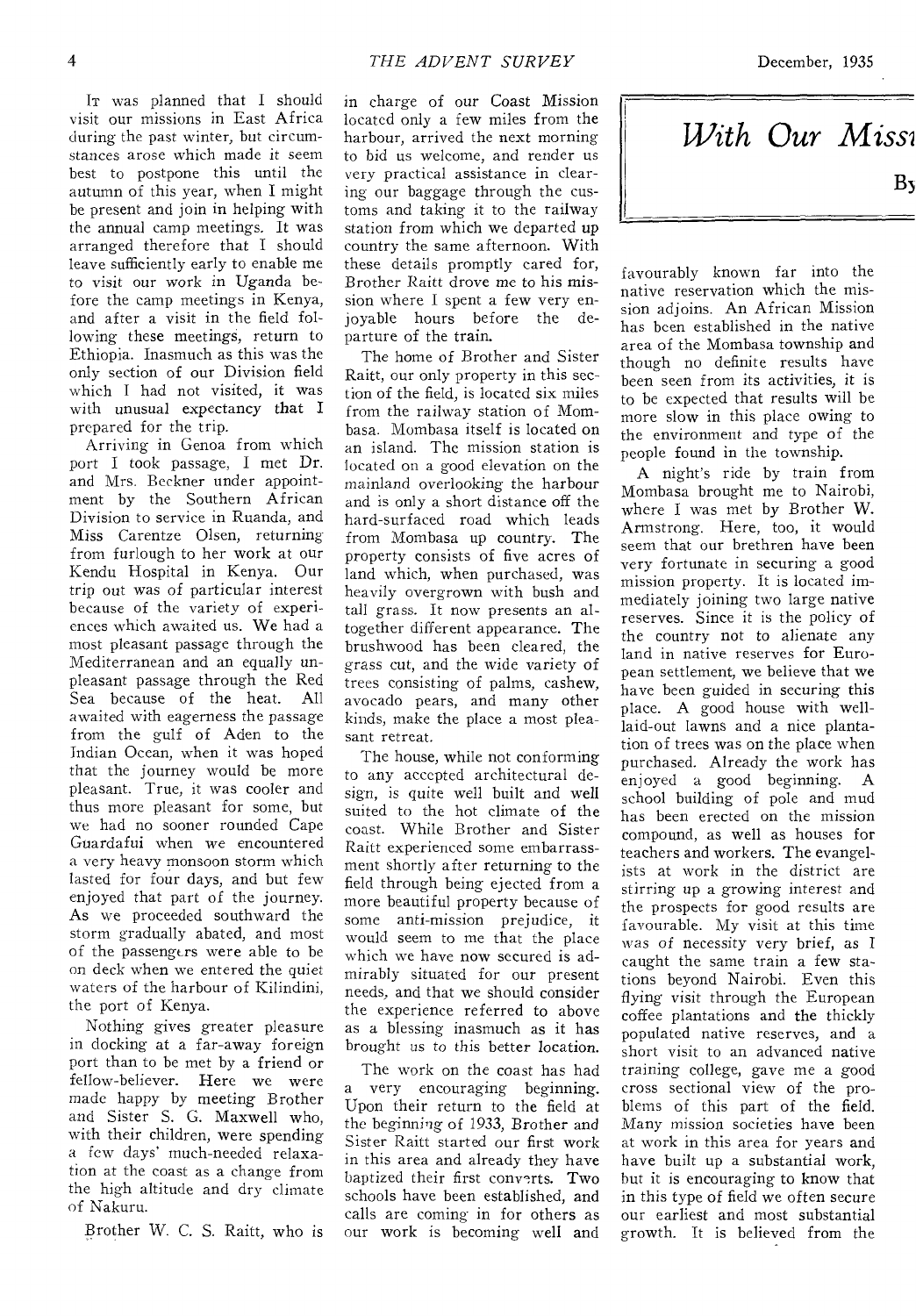*s in East Africa*  ick

**work already begun that an early harvest for the third angel's message will be seen here.** 

**Joining the train again we rolled on hour after hour through the highlands of Kenya, arriving near sundown at Nakuru, where are located our head-quarters offices of the East African Union. Continuing on during the night we climbed to the summit of the railway at an altitude of 9,000 feet, crossed the equator three times and descended the western slopes to Eldoret, where there is an enterprising European settlement. Here are located a number of our believers. Contemplating a later visit I passed on, and at daybreak awakened to find myself in the peaceful, progressive, and fertile land of Uganda.** 

**At Tororo, near the eastern boundary, I was met by Brother F. Muderspach, who is acting as superintendent of the field since Brother V. E. Toppenberg's withdrawal, and Hiss Hange the treasurer. From here we travelled by car to our Kakoro Mission Station located on the plains thirteen miles north-west of Mbale.** 

**To the east of the mission, some fifty miles away yet prominently in view, Mount Elgon lifts her majestic head to an altitude of 14,140 feet above sea-level. The summit, often covered with snow after a storm—as it was on one evening of my visit at this station —makes a rather tantalizing view as one swelters in the heat of the plains below.** 

**Commendable indeed is the progress of the work of the Kakoro station since its beginning at its present site. For years Brother and Sister Rye Andersen, who are in charge of the work here, lived in rented quarters in the village of Mbale. In June of 1934 they secured permission from the government for the present mission site and began the work of clearing** 

and building at once. At the time of my visit, scarcely sixteen months later, I found a very good permanent dwelling completed and also a good permanent dispensary. Besides these are a temporary church, garage, guest house, and teachers' and evangelists' houses. The mission compound is nicely laid out with roads; lawns have been started and a wide variety of trees and shrubs have been planted. One might think from the progress made on the station that they had been located there for years. If it be not misunderstood and thought by some that Brother and Sister Andersen are living in luxury, I would say that Brother Andersen has an ingenious contrivance which provides electric light for the house and adjacent buildings and charges his wireless batteries. While there we listened-in to the news of Europe with particular enjoyment.

But they are not living in luxury —far from it. These plains during the long dry season verily tremble with heat. Diseases are most prevalent. While I was there seven cases of death by bubonic plague were reported only a few miles' distance from the mission home. A later visit to the local medical office revealed that scores of natives had recently died in the immediate area of the mission in the few<br>weeks previous. Precautionary Precautionary measures were being taken by Brother Andersen by clearing the mission thoroughly, and burning all grass and brush which might harbour rats, the carrying agents of the disease.

While the building operations of the mission have gone forward rather rapidly, the spiritual interests have also been fostered. As the result of the work done in the villages, it is expected that some seventeen will be baptized before the end of this year. There has been a very substantial increase in the baptismal class members, and a yet larger increase is anticipated in years to come. Just previous to my visit Brother Andersen, assisted part time by Brethren Muderspach and Lind, had concluded a four weeks' effort at the **village of**  Iganga about forty-five miles from the mission, with the **result that** 

forty-five people joined the baptismal class at the close of the effort. These people are intelligent literate people. They have been members of other churches previously, can read their Bibles, but eagerly accept the truths of the third angel's message. A native evangelist was left to care for the interest, and at the time of my visit the baptismal class members had increased to sixty-nine. I was glad to be able to visit this place and hold a service. Ninety-seven Biblereading adults were in attendance and expressed great appreciation for their new found truth.

While the native population of the plains is not particularly heavy, the great valleys at the foot of Mount Elgon a few miles away are literally teeming with people for whom but very little has been done. We hope to hear of a large work in this direction as the result of native evangelists who have already been sent into these mountain strongholds.

From Kakoro we drove by car to our Kireka Mission, near Kampala, stopping en route for lunch at Ripon Falls near Jinga, where the quiet waters of Lake Victoria take their first plunge on their long, long journey to the mouth **of** the Nile. We stopped at Kireka only for the night and drove the next day to our Nchwanga Mission in western Uganda, where Brother and Sister Lind, who have only recently come to **the field, are**  located. They are nicely settled and are very happy in their new work. The news of the arrival of a **nurse**  at the mission has already travelled far, and a number **of patients are**  to be found waiting at the back door of the mission home each morning for the kind of help which Sister Lind can give them. She was then treating a native suffering from a badly neglected hand, who had walked twenty miles to secure relief.

Until last year a training school was operated at Nchwanga, but due to change of workers the course is discontinued at present. One of the great needs of the field is a good training school where future workers for the **field can be trained as teachers and evangelists.** A **boarding school of elemen-**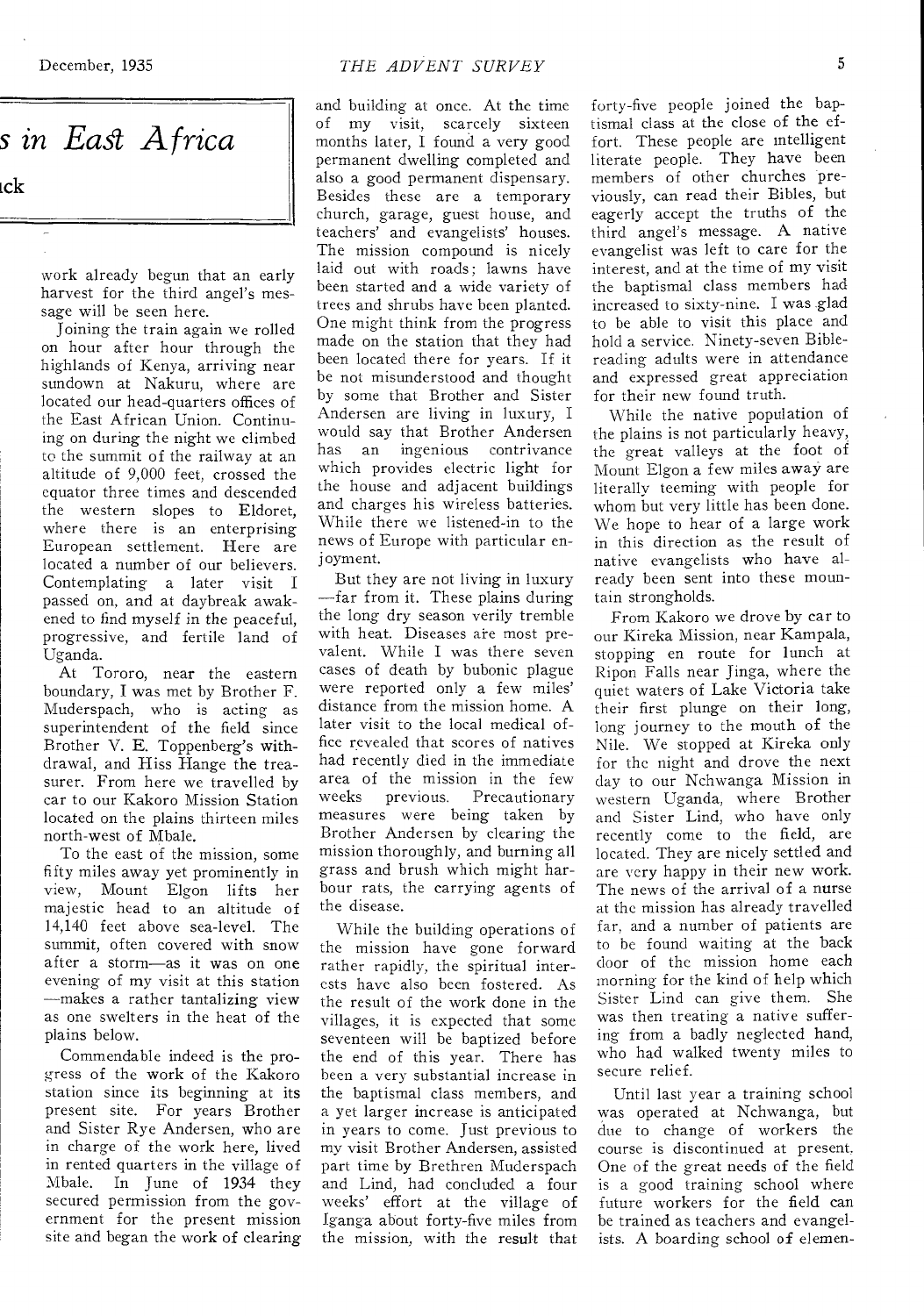| Name of Conference<br>or Mission                                                                                                                                                                               | ure<br>ᅌ<br>ပ<br>s.<br>Z                  | Ξ<br>α<br>Baptism<br>Vote                                          | Apostasy                                                                        | Death                                                 | ain<br>Ö<br>ť<br>ž                                     | rresent<br>lembershi<br>Δ.<br>ż                              | ingelistic<br><sup>7</sup> orkers<br>$\bar{N}$<br>ш | Colporteurs                                                                  | Sabhath-<br>chools<br>$2^{5}$               | Membership                                                     | Average<br>Attendance                                        |              | Tithe                                                                         | capita<br>pe<br>rith.                                       | Sabbath-School<br>Offerings                                                  | Weekly<br>Offerings            |
|----------------------------------------------------------------------------------------------------------------------------------------------------------------------------------------------------------------|-------------------------------------------|--------------------------------------------------------------------|---------------------------------------------------------------------------------|-------------------------------------------------------|--------------------------------------------------------|--------------------------------------------------------------|-----------------------------------------------------|------------------------------------------------------------------------------|---------------------------------------------|----------------------------------------------------------------|--------------------------------------------------------------|--------------|-------------------------------------------------------------------------------|-------------------------------------------------------------|------------------------------------------------------------------------------|--------------------------------|
|                                                                                                                                                                                                                | $\mathbf{2}$                              | 3                                                                  | 4                                                                               | 5                                                     | 6                                                      |                                                              | 8                                                   | 9                                                                            | 10                                          | 11                                                             | 12                                                           |              | 13                                                                            | 14                                                          | 15                                                                           | 16                             |
| N. E. Division<br><b>Baltic Union</b><br><b>British</b><br>.<br>E.No.di."<br>Polish<br>.<br><br>W.Nordic"<br>                                                                                                  | $\cdots$<br>116<br>82<br>96<br>146<br>132 | $\cdots$<br>56<br>134<br>253<br>151<br>135                         | $\cdots$<br>40<br>$\frac{35}{21}$<br>45<br>37                                   | $\cdots$<br>21<br>31<br>22<br>10<br>17                | <br>$-22$<br>69<br>208<br>95<br>72                     | <br>5.443<br>5,323<br>4,877<br>3,259<br>6,702                | 14<br>59<br>102<br>60<br>60<br>45                   | $\cdots$<br>61<br>71<br>90<br>42<br>84                                       | $\cdots$<br>145<br>148<br>175<br>157<br>179 | <br>5,590<br>5,403<br>4,269<br>3,614<br>5,852                  | <br>3,864<br>4.006<br>3,391<br>2,30J<br>4.542                |              | <br>5,945.50<br>31.004.10<br>12,720.40<br>2,269.00<br>23,043.20               | <br>0.08<br>0.45<br>0.21<br>0.06<br>0.27                    | . <b>. .</b><br>1,100.88<br>6,372.46<br>3,289.81<br>610.83<br>5,090.51       | <br><br>.<br>4.48<br><br>8.28  |
| Union fls. 3rd g r. 1935                                                                                                                                                                                       | -572                                      | 72 <sub>3</sub>                                                    | 178                                                                             | 101                                                   | 422                                                    | 25,604                                                       | 340                                                 | $3 + 8$                                                                      | 804                                         | 24,728                                                         | 18,103                                                       | S            | 74,982.20                                                                     | 0.23                                                        | 16,464,49                                                                    | 1276                           |
| E. Afr'n Union Miss. 6<br>Ethiopian<br>66<br>Gold Coast'<br>$\bullet\bullet$<br>Nikeru n<br>9<br>$\cdots$<br>Sierra Leone<br>10<br><br>Upper Nin<br>11<br>Fren h Equa. Misn. 12<br>Mis s Tls. 2 d<br>qtr. 1935 | 32<br>3<br><br>57                         | 10<br><br>60<br>46<br>$\ddot{\phantom{1}}$<br>3<br>$\cdots$<br>119 | 80<br>$\cdots$<br>10<br>$\sim$ $\sim$<br>$\cdots$<br>$\cdots$<br>$\cdots$<br>90 | 7<br><br>8<br>$\cdots$<br>$\cdots$<br>$\ddotsc$<br>16 | -69<br><br>42<br>45<br>$\cdots$<br>3<br>$\cdots$<br>21 | 3,367<br>321<br>643<br>1,499<br>$-485$<br>146<br>14<br>6,475 | 17<br>23<br>$\boldsymbol{2}$<br>16<br>6<br>3<br>74  | $\cdots$<br><br>$\cdots$<br>$\cdots$<br><br>$\cdots$<br>$\cdots$<br>$\cdots$ | 157<br>43<br>107<br>22<br>20<br>359         | 10,320<br>418<br>2,733<br>8.334<br>1055<br>452<br>52<br>23,334 | 8.643<br>358<br>1.983<br>7.139<br>746<br>389<br>72<br>19,330 | S<br>\$<br>Я | 448.20<br>631.30<br>532.30<br>752.00<br>457,80<br>210.40<br>45.20<br>3.075.20 | 0.01<br>015<br>0.07<br>0.04<br>0.07<br>0.11<br>0.25<br>0.04 | 702.66<br>201.48<br>179.18<br>326.86<br>141.94<br>55.39<br>21 73<br>1.629.24 | <br><br><br>.<br>.<br><br><br> |
| Grand Tis. 3rd qtr. 1935 629                                                                                                                                                                                   |                                           | 848                                                                | 268                                                                             | 117                                                   | 443                                                    | 32,079                                                       | 414                                                 |                                                                              | 348 1,163                                   | 48.092                                                         | 37,433                                                       | £            | 78,057.40                                                                     | 0.19                                                        | 18,093 73                                                                    | 12.76                          |

#### Report of the Northern European Division

tary rank is operated on the mission, but much remains to be done to strengthen this and other schools which I visited in the field. While in the Nchwanga area we drove some distance away to hold a service in one of the churches of the district. Evidence of the possibilities of a large work in the field were seen in what is taking place at this church. Its twenty members have caught a vision of their responsibility of carrying the truth to others, and largely through the activities of the young people have been going out to the neighbouring villages to tell them of the truth. The result is that fifteen are in the second year baptismal class and fifty-two are enrolled in the first year class. Surely God is working on the hearts of these people when results of this kind are seen from the efforts of such apparently feeble instruments. On going to and from Nchwanga, meetings were held with the churches en route, and it was encouraging to see the interest and zeal shown at these gatherings.

Returning to Kireka the workers had gathered for committee and workers' meetings. Kireka Mission, located some six miles east of Kampala, serves as the head-quarters of the Union. Brother and Sister F. Muderspach and Miss Esther Hange live here. The mission site is on a good elevation overlooking to the east an arm of Lake Victoria and an adjoining valley. It would appear to be one

of the most healthy spots in that The mission head-quarters area. being on a high elevation, somewhat withdrawn from the main population of the district, is not readily accessible to passers-by, but its influence is being felt afar. At both Sabbath meetings during my stay at the mission, prominent members of another leading mission society were in attendance and expressed deep interest in the truth

The prospects for a large growth of our work in the very near future are indeed bright. True, our workers are few and should be greatly increased. Their hands should be strengthened with increased facilities, but even with the few now in the field a good work has been begun which augurs well for a large work.

On the Sabbath afternoon of my visit at Kireka, we drove some twenty miles to a new church recently raised up by one of our native evangelists. In the audience, composed chiefly of adults, were a number of outstanding characters. This evangelist had come close to the people and as a result four evangelists and three teachers of another society had accepted the truth and were rejoicing in their new experience. الموارد والمتحال والمواقف والمتوازن I was greatly encouraged by my visit with the workers on their stations and by our association in the committee meetings. I found them deeply interested in a larger evangelistic programme. As the

result of the efforts recently conducted they were encouraged to believe that God has a large work for them to accomplish through this means. I was glad to see that each European worker had been equipped with a personal tent in which to live while staying in the villages conducting evangelistic efstrengthening forts. and the. churches through personal contacts. At the meetings plans were laid for each to engage in another effort before the close of the year, and for a large number to be conducted during the next year. I feel sure that the work will be greatly strengthened if these plans can be carried out.

Already the work has been making steady progress and there is much for which to be grateful, as will be seen in the following summary of their work. Our first efforts in the field in 1927 were crowned with a baptism of eight in 1928. Now our numbers stand as follows:

| Baptized Members                         | 139 |
|------------------------------------------|-----|
| Members in Baptismal Classes  220        |     |
| Members in Sabbath-school                | 483 |
| Average Attendance at Sabbath-school 419 |     |

While it has been my privilege to travel quite extensively in Africa, I can say without hesitancy that Uganda impresses me as being the best section which I have ever visited. The soil is generally fertile and the rainfall seems liberal, sure, and well distributed throughout the year. The climate is gener-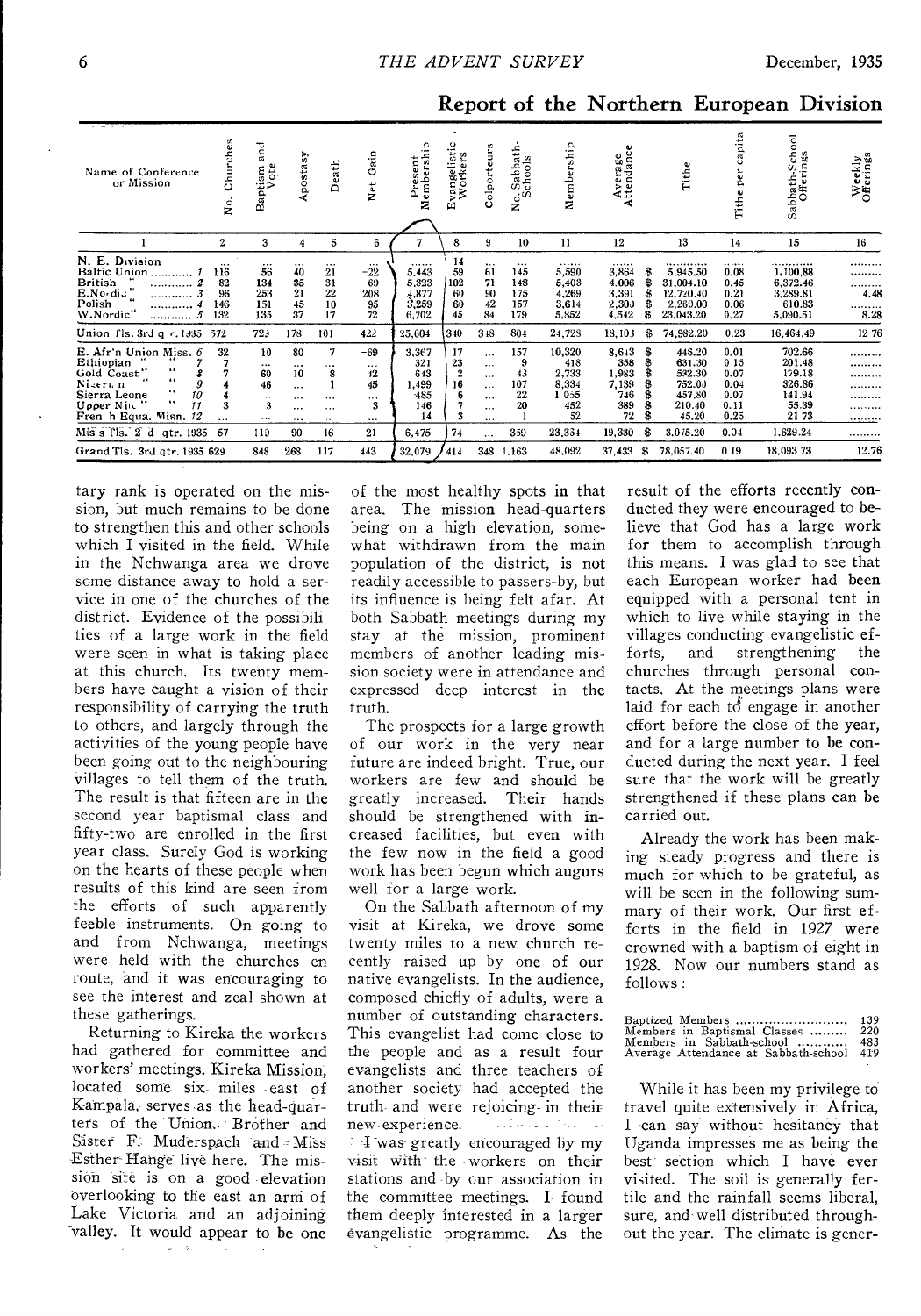| Harvest<br>Ingathering                                                   | Annual<br>Offering                 | Miscellaneous<br>Offerings    | Week of<br>Sacrifice                                     | People's<br>Young Peopl<br>Offerings   | Week<br>Sig                                     | Offerings<br>Total                                                          | <b>Offerings</b><br>capita<br>per<br>Total           | $\frac{64}{10}$<br>Percentage<br>Offerings<br>Tithe    | Total Contribu-<br>tions for Home<br>Missionary<br>Work | Contribu-<br>i for Local<br>ch Work<br>Total Co<br>tions for<br>Church | Sales<br>Colporteur                                             |                                               |
|--------------------------------------------------------------------------|------------------------------------|-------------------------------|----------------------------------------------------------|----------------------------------------|-------------------------------------------------|-----------------------------------------------------------------------------|------------------------------------------------------|--------------------------------------------------------|---------------------------------------------------------|------------------------------------------------------------------------|-----------------------------------------------------------------|-----------------------------------------------|
| $-17$                                                                    | 18                                 | 19                            | 20                                                       | 21                                     | 22                                              | 23                                                                          | 24                                                   | 25                                                     | 26                                                      | 27                                                                     | .28                                                             |                                               |
| *********<br>2.964.66<br>27,750.90<br>12,482.92<br>1,219.39<br>13,206.60 | <br><br>1.83<br>4.06<br><br>76.29  | <br><br>0.12<br>61.97<br><br> | <br>1,041.26<br>2,797.08<br>158.07<br>3.44<br>212.43     | <br><br>154.10<br>051<br>8.02<br>52 11 | .<br>21.78<br>212.58<br>68.70<br>1.55<br>32.98  | . . <i>.</i><br>5,128.58<br>37 289 07<br>16.070.52<br>1.843.23<br>18,679.20 | <br>0.07<br>0.55<br>0.26<br>0.04<br>0.22             | <br>86.3<br>120 3<br>126.3<br>81.2<br>81.1             | <br>181.93<br>321.54<br>479.19<br>69.99<br>622 19       | <br>1,318.24<br>3.562,67<br>751.47<br>88.36<br>1,066 54                | <br>5,48 .53<br>21,095.83<br>15,695.80<br>1,354.87<br>25,461.48 | $\frac{2}{3}$<br>5                            |
| 57,624.47                                                                | 82.18                              | 62.09                         | 4,212.28                                                 | 214 74                                 | 337.59                                          | 79.010.60                                                                   | 0.24                                                 | 105.4                                                  | 1,674.84                                                | 6 787.28                                                               | 69,095.51                                                       |                                               |
| 24.35<br><br>31.23<br>47.14<br>88.31<br>94.88<br>.                       | .<br><br><br>7.69<br>25.67<br><br> | <br><br><br><br><br><br>      | 236.56<br>.<br>189.95<br>30.56<br>48.52<br>0.53<br>19.01 | <br><br><br><br><br><br>               | 66.62<br>45.25<br><br>69 17<br><br>7.31<br>4.95 | 1,030.19<br>246,73<br>400.36<br>481,42<br>304.44<br>158.11<br>45.69         | 0.02<br>0.06<br>0.05<br>0.03<br>0.05<br>0.09<br>0.25 | 230.9<br>39.1<br>75.2<br>64.0<br>66.5<br>75.1<br>101.1 | <br><br><br><br><br><br>                                | . <b>.</b><br>. <i>.</i><br>. <u>.</u><br>.<br>.<br><br>               | 50.16<br><br><br>. <i>. .</i> .<br><br>20.70<br><b></b>         | 6<br>9<br>10<br>$\overline{\mathbf{v}}$<br>12 |
| 285.91                                                                   | 33 36                              |                               | 525.13                                                   |                                        | 193.30                                          | 2,666,94                                                                    | 0.03<br>0.20                                         | 86.7<br>104.6                                          | <br>1,674,84                                            | <br>6,787.28                                                           | 70.86<br>69,166.37                                              |                                               |
| 57,910.38                                                                | 115.54                             | 62.09                         | 4 737.41                                                 | 214.74                                 | 530.89                                          | 81,677.54                                                                   |                                                      |                                                        |                                                         |                                                                        |                                                                 |                                               |

for the Quarter Ended September 30, 1935

ally free from the extremes found in some places. Food seems to be plentiful though naturally it is not obtained without effort. The people are intelligent and industrious. Mission enterprise has been carried on for a very long time until there is perhaps no other place in Africa<br>so generally well served with schools as Uganda. Bush schools of one society or another are everywhere. Central schools are well distributed through the country, while toward the commercial capital of Kampala a mission or training school is to be seen mounted on every prominent hill, of which there are many. These influences have no doubt prepared the way for the spread of the truths of this message, and from the encouraging results obtained<br>through recent efforts, it would seem that a large and very substantial constituency can be gained in the very near future.

As stated above, my plans were to attend the camp meetings in Kenya next and visit the work there, but these were abruptly changed by instructions received from the General Conference asking that I proceed to Ethiopia for counsel at the earliest possible date. Finding that the first boat out allowed me sufficient time to make a hurried visit to the stations in Kavirondo country, I travelled by car to Gendia and was there met by Brother Maxwell who took me to all the stations except Kanyadoto. This would have been

reached but heavy rains made it inadvisable to attempt this trip on account of uncertain roads.

It was a very keen disappointment that I have not been able to come in close contact with this our largest work in our mission fields and to join the brethren in their round of annual camp meetings, but this emergency call made it seem best for me to leave the field without visiting it as I had so much hoped.

The very short visit has been of some help in getting acquainted with the workers, with the general location of the stations, and in getting a slight understanding of the conditions and problems which they are facing.

As I write this I am aboard the s.s. "Chantilly" which is pushing its way through the restless sea near Cape Guardafui. My mind goes back to the places so recently visited with a prayer that God will greatly prosper His work in those needy fields, and that a large harvest of souls may be garnered into His soon-coming kingdom as the result of the labours of our faithful band of missionaries and African workers. May God richly bless them one and all.

## Kamagambo Boys' School

#### BY C. J. SCHUIL

THE Boys' School is now in its third year and, although many things are far from what we would wish, there is much to encourage.

The enrolment, which in the first year was sixteen, is now seventyeight. These include boys from the Luo and Kisii tribes, among which our work has been carried on for several years. The boys are able to reach standard three in the Sector Schools so that in the Boys' School we begin with standard four. This year we have standards four, five, and six, there being ten in the latter class who hope to take the Government Primary School Examination for standard six in November. All instruction is in Kiswahili, the lingua franca of East Africa.

This year we had a record number of applications for entrance into the school. Although we accepted over forty new boys, we turned many away, some because they had not attained a sufficiently satisfactory standard of education for them to enter standard four; some because they were too old, and a few because they were too young. These young ones we hope to be able to accept next year. The large number of entries this year was especially encouraging in view of the fact that the Government has opened a new boys' school at Kisii, the local Government head-